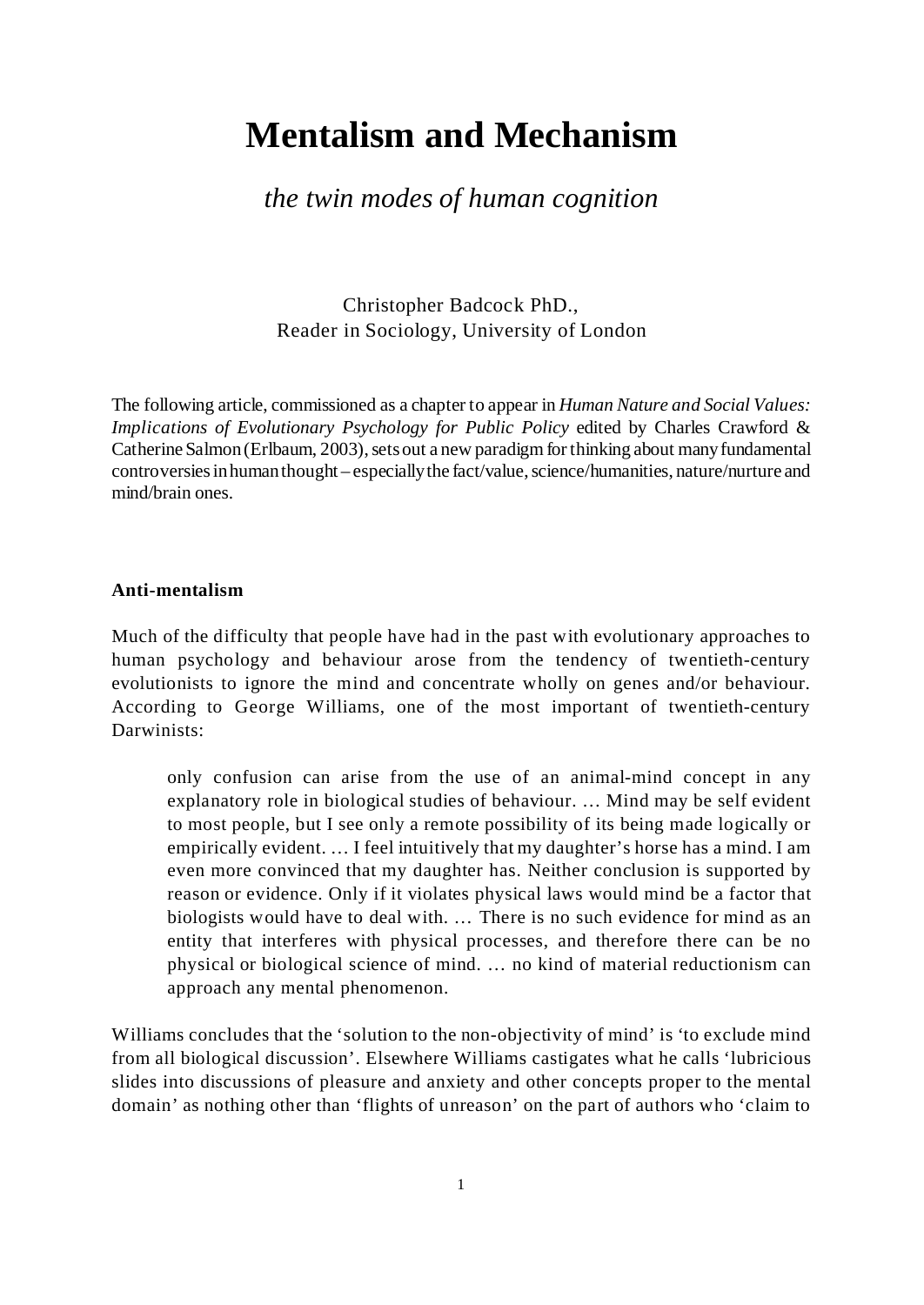have provided a physical explanation of mental phenomena' (Williams, 1985; Williams, 1996).

Anti-mentalism was typical of most twentieth-century Darwinists and students of animal behaviour. Similar comments to those of Williams quoted just now can be found in the work of the ethologists, Niko Tinbergen (1907-88) and Konrad Lorenz (1903-89). These writers concentrated on observed behaviour and mistrusted mental terms, which were often dismissed as 'anthropomorphic' (that is, committing the error of attributing human thoughts and feelings to animals). Such views have been perpetuated and popularized by their pupils, such as Dawkins (Dawkins, 1995).

To this extent, evolutionary anti-mentalism resembled that of the behaviourist movement, which dominated mid-twentieth century academic psychology. Behaviourism derived its name from its dogmatic assertion that the mind was a 'black box' that could not be opened and whose internal workings science could not speculate about. All that could be studied objectively was what went into it in the form of stimuli and what came out of it as observed behaviour. Nothing else could be said. Behaviourism was the study of behaviour, not of the mind – mindless psychology, if ever there was.

The result of such views was what you might call evolutionary, genetic or ethological behaviourism: 'explanations' of behaviour that went directly from the evolutionary, genetic, or ethological factors proposed to the observed behavioural result. Such an approach neglected the mental level of explanation altogether, and at times left you wondering why organisms that have them have minds at all – so irrelevant did they seem to behaviour. Where human beings were concerned, evolutionary, genetic or ethological behaviourism prompted understandable protests that such an approach was 'reductionistic' and diminished people to the status of mindless robots, controlled by their genes or evolutionary programming to act in ways essentially no different from the way in which an ant or an amoeba might behave.

# **Theory of mind**

According to Premack and Woodruff, who originated the term, *theory of mind* describes the ability to infer that other people experience mental states like our own. They claim that such a capacity may properly be viewed as a theory because mental states are not directly observable, and can be used to make predictions about the behaviours of others (Premack & Woodruff, 1978).

Conversely, the inability to attribute such states to others that is seen in *autism* has been graphically described as 'mindblindness'. People with autism tend to be insensitive to other people's feelings, are poor at interpreting others' intentions, beliefs and knowledge, and often fail to anticipate the reactions that other people will have to their behaviour. They have difficulty dealing with misunderstandings, and are often unable to practice,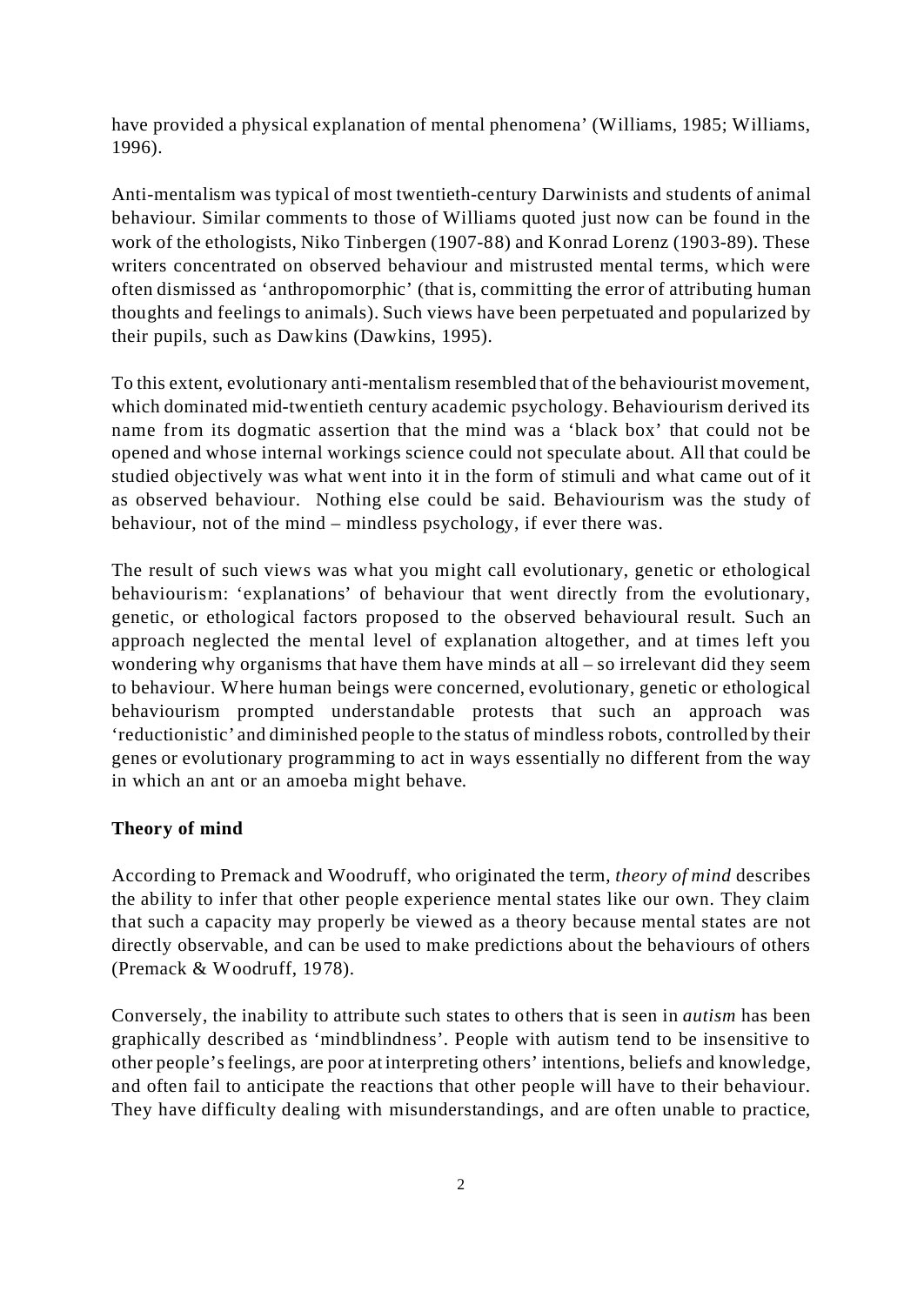detect, or understand deception. The result is that their behaviour often seems bizarre, callous, or childish to others (Baron-Cohen & Howlin, 1993).

Experiments suggest that normal children acquire a theory of mind between the ages of three and five, but that autistic children are notably lacking in this respect. Studies show that autistic children do not differ from others in their ability to understand the functions of an internal organ like the heart. Nor are they deficient in their knowledge about the location of organs such as liver or brain. However, whereas other children are able to understand that the brain has purely mental functions, autistic children tend to associate it only with behavioural functions, so that it appears that specifically mental, unobservable events are beyond their comprehension. As Simon Baron-Cohen puts it, 'Lacking a theory of mind is in one sense akin to viewing the world as a behaviorist' (Baron-Cohen, 1989).

Today a great deal of evidence of many kinds has accumulated in support of the view that theory of mind deficits characterize autism (Baron-Cohen, Tager-Flusberg, & Cohen, 2000). Indeed, research has even begun to reveal the brain structures that might be involved. In a recent experiment using brain-imaging, ten autistic and ten normal subjects viewed animations of two moving triangles on a screen in three different conditions: moving randomly, moving in a goal-directed fashion (chasing, fighting), and moving interactively with implied intentions (coaxing, tricking). The last condition frequently elicited descriptions in terms of mental states that viewers attributed to the triangles. The autism group gave fewer and less accurate descriptions of these latter animations, but equally accurate descriptions of the other animations compared with the controls. While viewing animations that elicited mentalizing, in contrast to randomly moving shapes, the normal group showed increased activation in parts of the brain previously identified with theory of mind functions. The autism group showed less activation than the normal group in all these regions (Castelli, Frith, Happ, & Frith, 2002).

## **Direction of gaze**

From an evolutionary point of view, a plausible origin for theory of mind might be found in *direction of gaze*. Primates are typified by forward-rotated eyes, often to the extent that the visual axes of the eyes are practically parallel (as in the human case). The benefit of this is excellent stereoscopic vision, which would have served their ancestors well in the arboreal habitat in which primates almost certainly first evolved. However, the cost is a notable reduction in field of vision, particularly when compared with the almost panoramic view enjoyed by most mammals whose visual fields normally only overlap to a limited amount at the front, leaving only a small blind area behind the head. The result is that primates have become more social (and more vocal) so as to gain the advantage of many different pairs of eyes (Allman, 1999).

Primates have also compensated by becoming sensitive to the direction of gaze of others.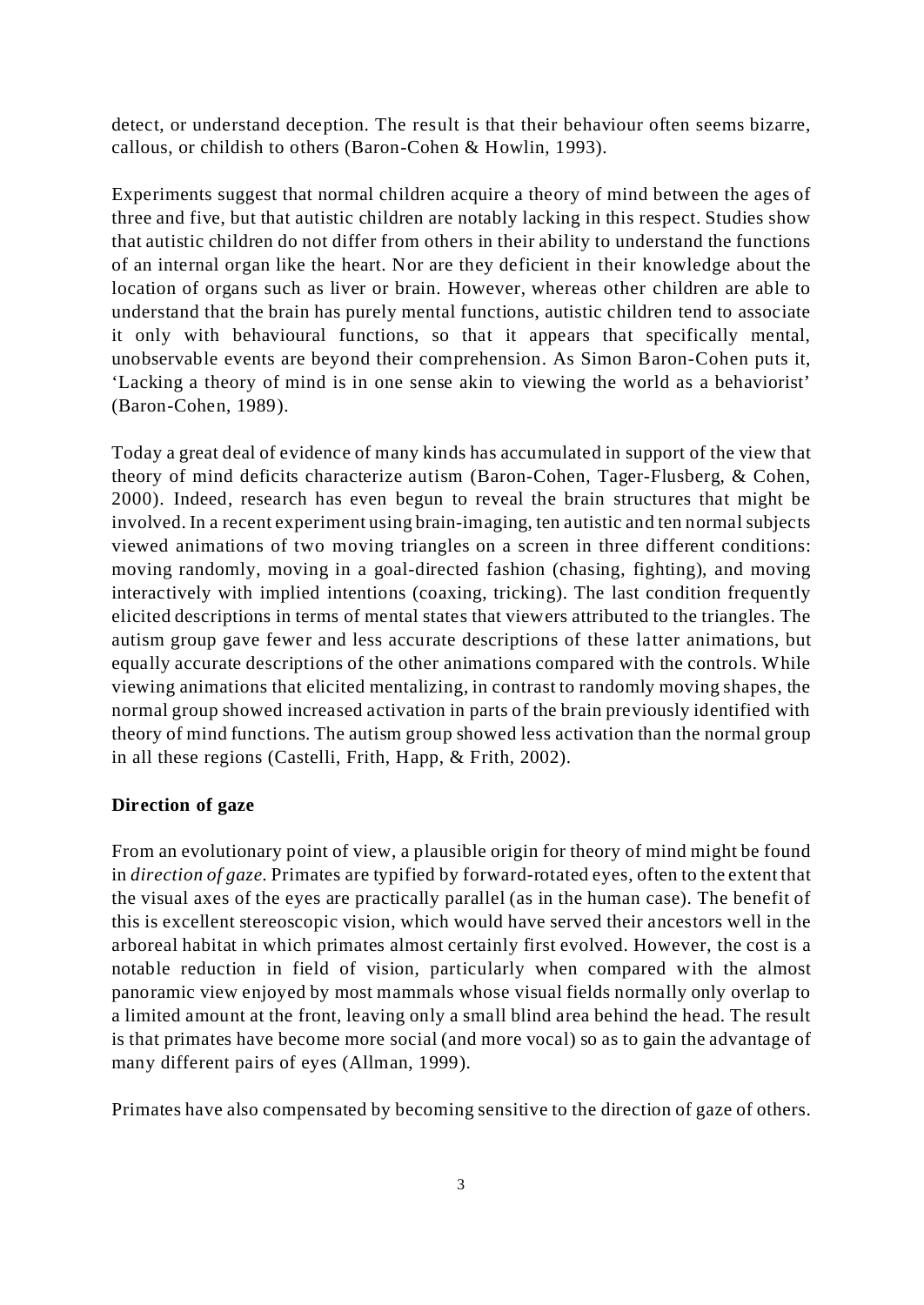This is particularly important because, not only can it tell you where the others in the group are looking, it can also give useful clues about what they are seeing, their state of mind, and intentions. (Indeed, an analogy now exists in military technology: radars function essential like eyes, and like them can be directed. Rules of engagement in some recent conflicts have allowed pilots to interpret a lock-on to their aircraft by an enemy radar as hostile, and to react immediately rather than wait for the missile-launch or gunattack that might be expected to follow.)

In other words, not only may direction of gaze have an important social dimension in primates like human beings, it also may have evolved as a critical and fundamental factor in primate sociality from the beginning. What might at first have seemed an after-effect of social behaviour, or a trivial detail in it, now begins to take on the appearance of a central, strategic social adaptation.

There is now good evidence that autistics are notably lacking in awareness of direction of gaze, and are poor at interpreting its psychological significance. If there is indeed a mental module specialized for gaze-monitoring as some have speculated, it appears to be defective in their case. However, there are also reasons for thinking that it could be overactive, or at least that some people may over-interpret its output. Here the best example is the delusion of being watched or spied-on that is so typical of paranoia.

The most famous paranoiac in the psychiatric literature was Daniel Paul Schreber (1842- 1911), a German high-court judge who published an autobiographical account of his illness that was later the subject of a paper by Sigmund Freud (Freud, 1911; Schreber, 1903). Schreber included in it a section entitled 'Direction of Gaze' long before the subject had been introduced into discussions of theory of mind (chapter XVIII). According to Schreber the sun was a living being who spoke to him in human language, or was the organ of a higher being lying behind it (Schreber, 1903:47). Although impossible before his illness, in the course of it Schreber believed he could look at the sun without blinking – indeed, the sun's rays visibly paled before him when he did so (quoted by Freud, 1911: 53-4).

Schreber also often railed at the sun, which at times he saw as God's eye, and paranoiacs are often morbidly sensitive to other people's direction of gaze to the extent of interpreting it as hostile and/or intrusive. Indeed, they sometimes feel that they are being watched even when no one is there. Nowadays they often extend this naturally-evolved sensitivity about direction of gaze to modern technological surrogates for it, and become similarly pathologically pre-occupied with cameras, closed-circuit TV and ray- or radiation-producing mechanisms of many different kinds. Such delusions might fit nicely under another of Schreber's headings: 'Egocentricity of the rays regarding my person' (Schreber, 1903, chapter XX). Indeed, Harry Stack Sullivan (1892-1949), a psychiatrist famed for treating schizophrenics, advised his colleagues to sit at the side of such a patient rather than facing them, never to look them in the eyes (which he found created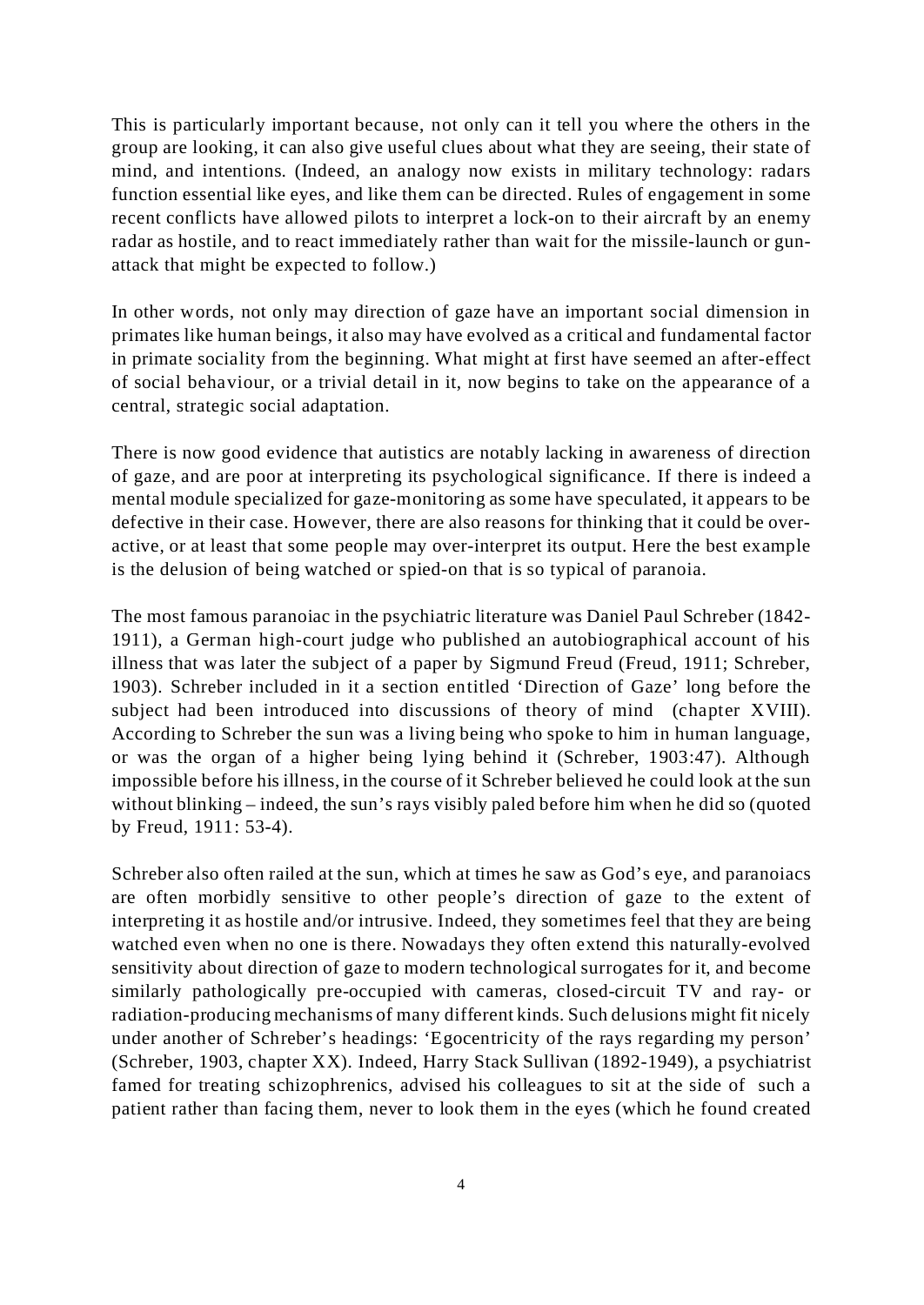suspicion), and to address them in the third person (personal communication from Dr Andy Thompson, quoted with thanks by kind permission).

# **Mentalism**

Another deficit found in autism is an ability to judge and interpret others' intentions towards oneself: what Baron-Cohen calls *intentionality detection*. Autistic people often fail to pick up cues directed at them in otherwise obvious and unmistakable ways, and are poor at interpreting body-language or judging the implications of others' statements and behaviour. Indeed, autistic children notably make pronoun-reversal errors, referring to themselves as 'you' and their mothers as 'I' or 'me'. However, language-impaired controls, such as sufferers from Down syndrome, do not make comparable errors, despite their poor speech competence (Baron-Cohen, 1989).

If autistics are deficient in this respect, then paranoiacs are notable in detecting intentions far too readily, and in over-interpreting their significance for themselves. Furthermore, this over-sensitivity to intention can take two forms, depending on whether the intention is positive or negative. Positive over-interpretation of other's intentions underlies *erotomania*. In this case, the subject delusionally believes that others are attracted to, or are in love with them. However, negative over-valuation of intention is much more common and seen in the delusions of persecution which are found in so many paranoiacs. Here, as usual, Schreber was no exception:

a conspiracy against me was brought to a head … its object was to contrive that … I should be handed over to a certain person in a particular manner … my soul was to be delivered up to him, but my body … was to be transformed into a female body, and as such surrendered to the person in question with a view to sexual abuse … (Freud, 1911:19)

Indeed, Schreber's delusional system centred on a universal struggle of good against evil in which Schreber himself played a central Christ-like role as the persecuted saviour of the human race.

Another autistic deficit is found in what Baron-Cohen calls *shared attention mechanism*. Autistic people typically do not become involved in group conversations or activities because they usually fail to understand the element of collective psychological activity that is inevitably involved. Once again, paranoiacs are characteristically at the opposite extreme and are given to imagining concerted group activity often expressed as conspiracies against them, as the last quotation above illustrates. To take another example, Schreber noticed that, every time he need to go himself,

some other person in my vicinity was sent (by having his nerves stimulated for that purpose) to the lavatory, in order to prevent me evacuating. This is a phenomenon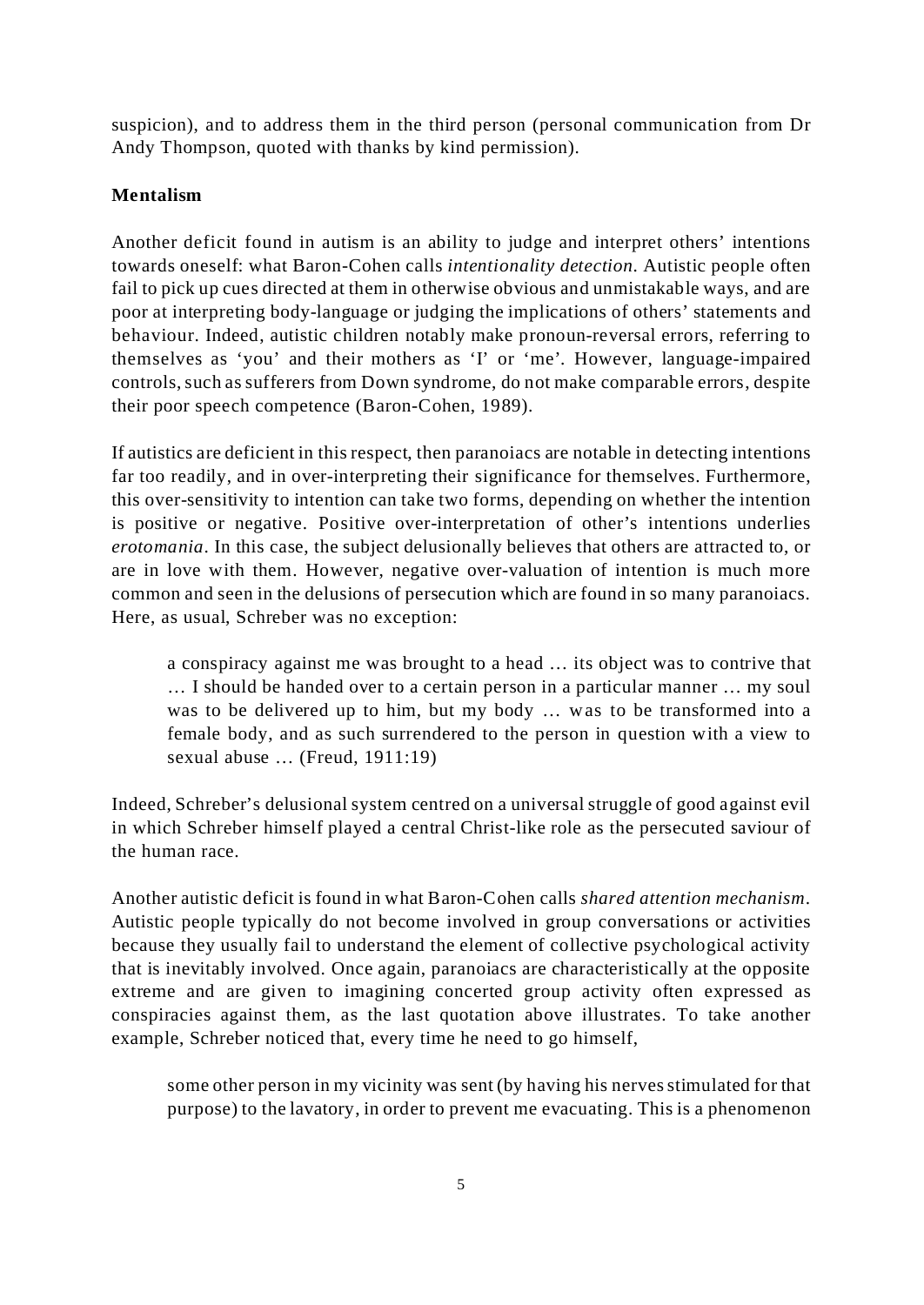which I have observed for years and upon such countless occasions – thousands of them – and with such regularity, as to exclude any possibility of its being attributable to chance. (Freud, 1911:26)

Finally, as we have already seen, autistic people are deficient in theory of mind: they fail to attribute mental states to others and to react to them accordingly. Here again, paranoia shows the opposite tendency. In Schreber's case this was a readiness to attribute minds – or what he actually called 'bemiracled residues of former human souls' – to birds and trees and generally to mentalize – he would have called it to 'spiritualize' – the whole world (Freud, 1911:17). Hence the Sun's rays were by turns the 'nerves of God' or 'God's spermatozoa'. The entire universe became the stage for a spiritual drama centering on Schreber and his eventual redemption of the world through his transformation into a woman who would give birth to a new race of men (Schreber, 1903).

Adopting the modular view of the mind that has become popular with evolutionary psychology, Baron-Cohen sums up his approach by suggesting that autistics may have deficits in four particular modules (Baron-Cohen, 1995). We might summarize the argument above to add that, if autistics are characterized by deficits in the mental modules listed by Baron-Cohen, paranoiacs might be regarded as characterized by their expression in excess:

- ! Eye Direction Detection (delusions of being watched)
- ! Intentionality Detection (delusions of persecution/erotomania)
- ! Shared Attention Mechanism (delusions of conspiracy)
- ! Theory of Mind Mechanism (religious/mystical delusions)

Although currently fashionable with many evolutionary psychologists, modular thinking has it critics (even including one of its founders (Fodor, 2000). One limitation of the modular approach to the factors listed immediately above is that it suggests that each is a separate, discreet, all-or-nothing functioning sub-unit of the mind, with little overlap or possibility of variation. Nevertheless, this is not the only way to see it. Making the same point in different terms to Baron-Cohen's mental modules, you could say that whereas autism was characteristically *hypo*-mentalistic (too little mentalistic thinking), paranoia was *hyper*-mentalistic (too much). This in turn would suggest that *mentalism* – the ability to attribute minds to others, and to interpret and understand mental states – was not an allor-nothing phenomenon of human psychology, but covered a continuum stretching from the extremes of hypo-mentalism in severe autism to hyper-mentalism in cases of paranoia like Schreber's.

Mentalism, then, is the language that human beings use to talk about their own behaviour. It uses verbs like think, feel, intend, believe, foresee, wish, know and understand; adjectives like good, bad, moral, immoral, right, wrong, true, false, evil, criminal, human and divine; nouns like mind, soul, spirit, motive, aim, desire, love, hate, justice and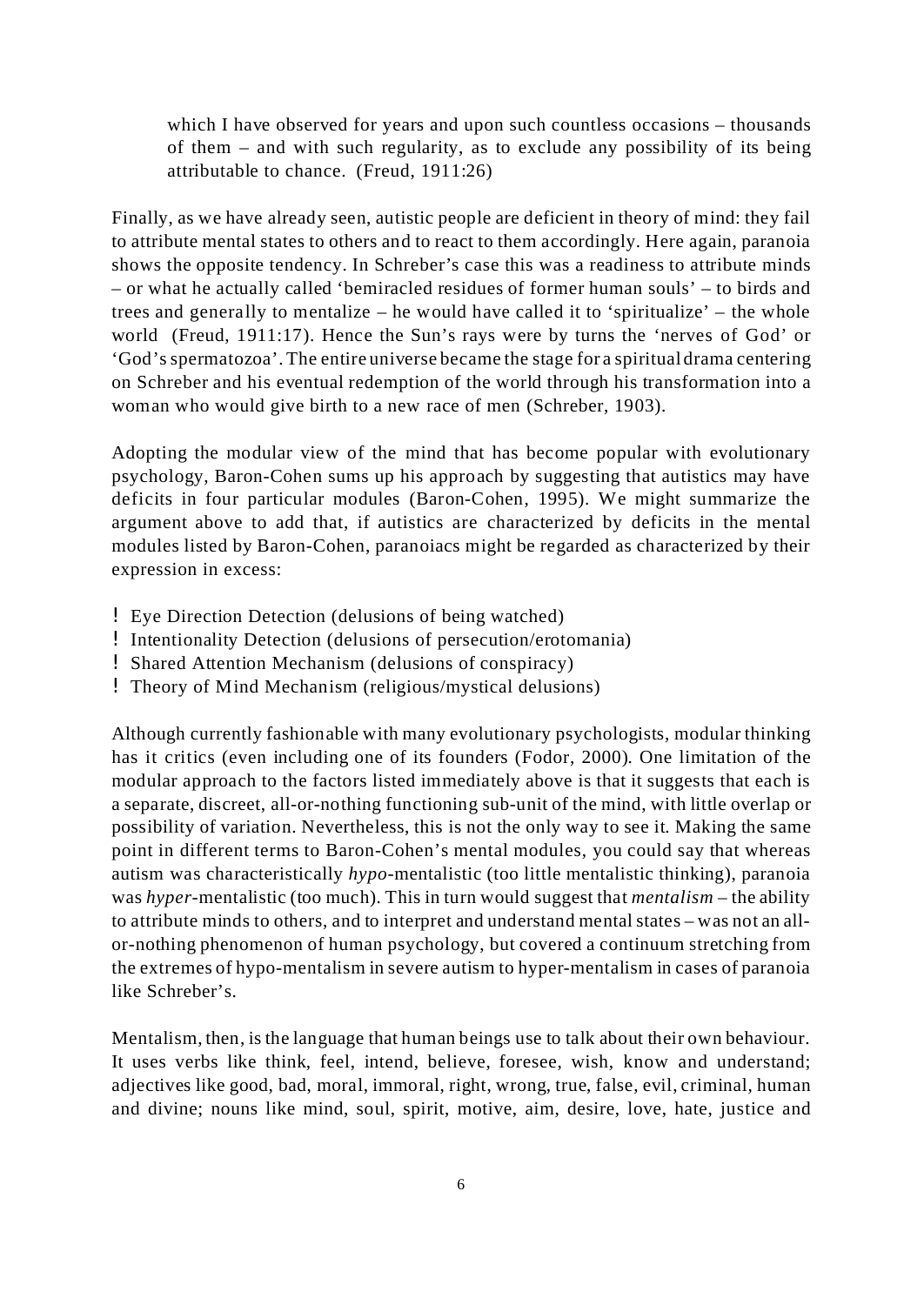desert. Mentalism invokes conditions like consciousness, righteousness, redemption, knowledge, ignorance, obligation and culpability, and enables its practitioners a unique ability to travel mentally through time in both directions: imaginatively into the future and retrospectively into the past (Suddendorf & Corballis, 1997).

To put it another way, you could say that mentalism is characteristically human in that it allows us to name, blame and shame (or alternatively to except, exonerate and extol). Indeed, this almost certainly explains much of the evolution of mentalism: not just a useful grammar of mental agency, but an effective psychological tool with which to manipulate and influence the behaviour of others. How else could people be motivated to act in the name of purely abstract – that is, mentalistic – concepts like justice, truth or equality? And what else would we regard as characteristically, definitively and quintessentially human than action motivated by such ideals?

Although not one of Baron-Cohen's defective modules, language is yet another mentalistic phenomenon that fits the hypo-/hyper-mentalistic pattern found in autism and paranoia. Words and the concepts they represent are clearly mentalistic – particularly when the concept is a purely abstract one, like mentalism itself. And even when a word represents an object which we might rightly see as part of the physical world, the fact remains that the word representing it is an arbitrary mental construct imposed by linguistic tradition and mentalistic to that extent. Indeed, paranoiacs like Schreber are often given to coining neologisms, and his book is embellished with many elaborate pieces of inventive phraseology and word-elision whose precise meaning is wholly Schreberian.

Hearing voices is another classic symptom epitomized by Schreber, whose verbal mentalistic sensitivity was such that he could discern that souls in general and God in particular spoke the 'basic language', a vigorous if somewhat antiquated German, characterized by its great wealth of euphemisms (Freud, 1911:23). Autism, by contrast, is hypo-mentalistic in this respect also because a linguistic deficit is typical of the disorder, and verbal communication skills are usually severely impaired.

## **Sex, autism and engineering**

If there is indeed a continuum of mentalism, ranging from the hypo-mentalistic extreme represented by autism to the hyper-mentalistic one represented by paranoia, then recent research suggests that sex differences may also relate to it. Here the critical finding is that autism and the milder, less severe, Asperger's Syndrome which seems to share many of the same mentalistic deficits, are much more prevalent in males than females.

Although those who are diagnosed with autism and Asperger's Syndrome have deficits in language development, social ability and what I am calling mentalism, they are notably better than average at spatial tasks. This finding is important, not only because it suggests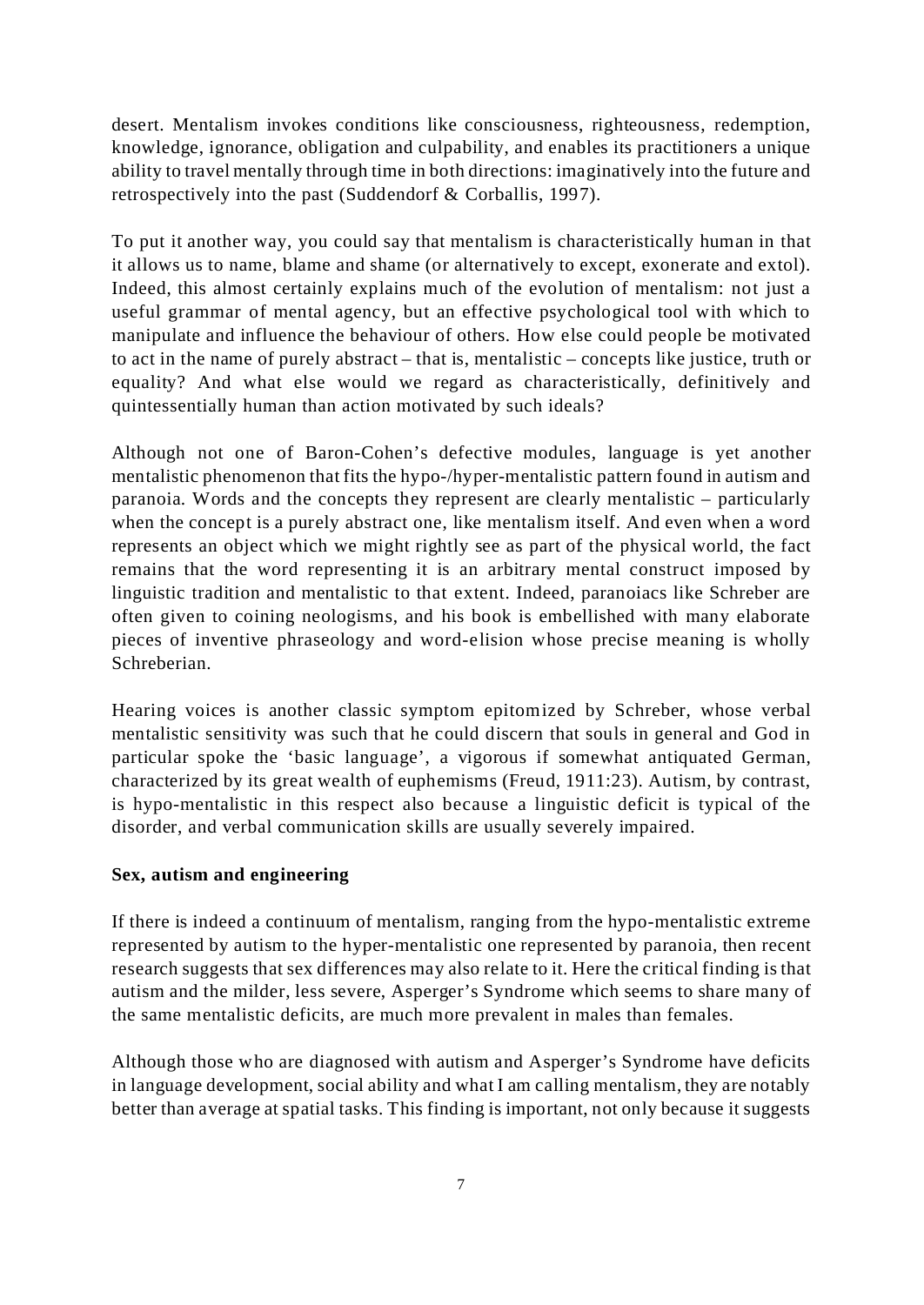that there may be pluses as well as minuses associated with hypo-mentalism, but because it ties in with what is already known about normal differences between the sexes where issues like language, social skills and spatial ability are concerned.

Here, studies suggest average female superiority in language skills; social judgement; empathy and co-operation; perceptual speed (finding matching items); fine-motor coordination; pretend play in childhood; and mathematical calculation. Male superiority is normally found in mathematical reasoning (especially geometry, logic: at the highest level male mathematicians outnumber female 13:1); embedded figure tasks; some (but not all) spatial skills; target-directed motor skills (irrespective of practice); navigation; and geography (boys always win the National Geography Bee, which tests children in grades four to eight on their knowledge of places around the world, and male college students can locate almost twice as many countries on an unlabelled map of the world as females can) (Baron-Cohen, 2002; Dabbs & Dabbs, 2000; Kimura, 2000).

From birth girls attend more to social stimuli, such as faces and voices than do boys, who have a preference to attend more to non-social, spatial stimuli, such as mobiles or traffic. Most girls develop language earlier than most boys, and normally girls develop social skills sooner than boys. However, babies with autism lack the innate preference for looking at faces rather than objects found normally in both sexes and shown, for example, in the readiness of older babies to return a smile. Here it may be significant that autistics process visual information about faces in the same part of the brain normally used for objects alone, rather than in the specialized face-recognition and reaction region found in normal people (Pierce, Muller, Ambrose, Allen, & Courchesne, 2001).

Asperger's Syndrome is sometimes called 'the engineer's disorder' and authorities in the field comment that

it is hard to find a clinical account of autism that does not involve the child being obsessed by some machine or another. Typical examples include extreme fascinations with electricity pylons, burglar alarms, vacuum cleaners, washing machines, video players, trains, planes and clocks. … Showing an apparently precocious mechanical understanding, whilst being relatively oblivious to their listener's level of interest, suggests that their folk physics might be outstripping their folk psychology in development. (Baron-Cohen, 2000:75)

According to a recent survey of 919 families of children with autism or Asperger's Syndrome which listed occupations of parents, fathers of children with autism or Asperger's were twice as often employed in engineering as were fathers in any of four control groups of children with Tourette's or Down Syndrome. Another study of a mathematician, a physicist and a computer scientist all diagnosed with Asperger's tested them against controls on folk physics and folk psychology (Reading Eyes Test). Although all three equalled control subjects' performance on sex judgements on the eye test, all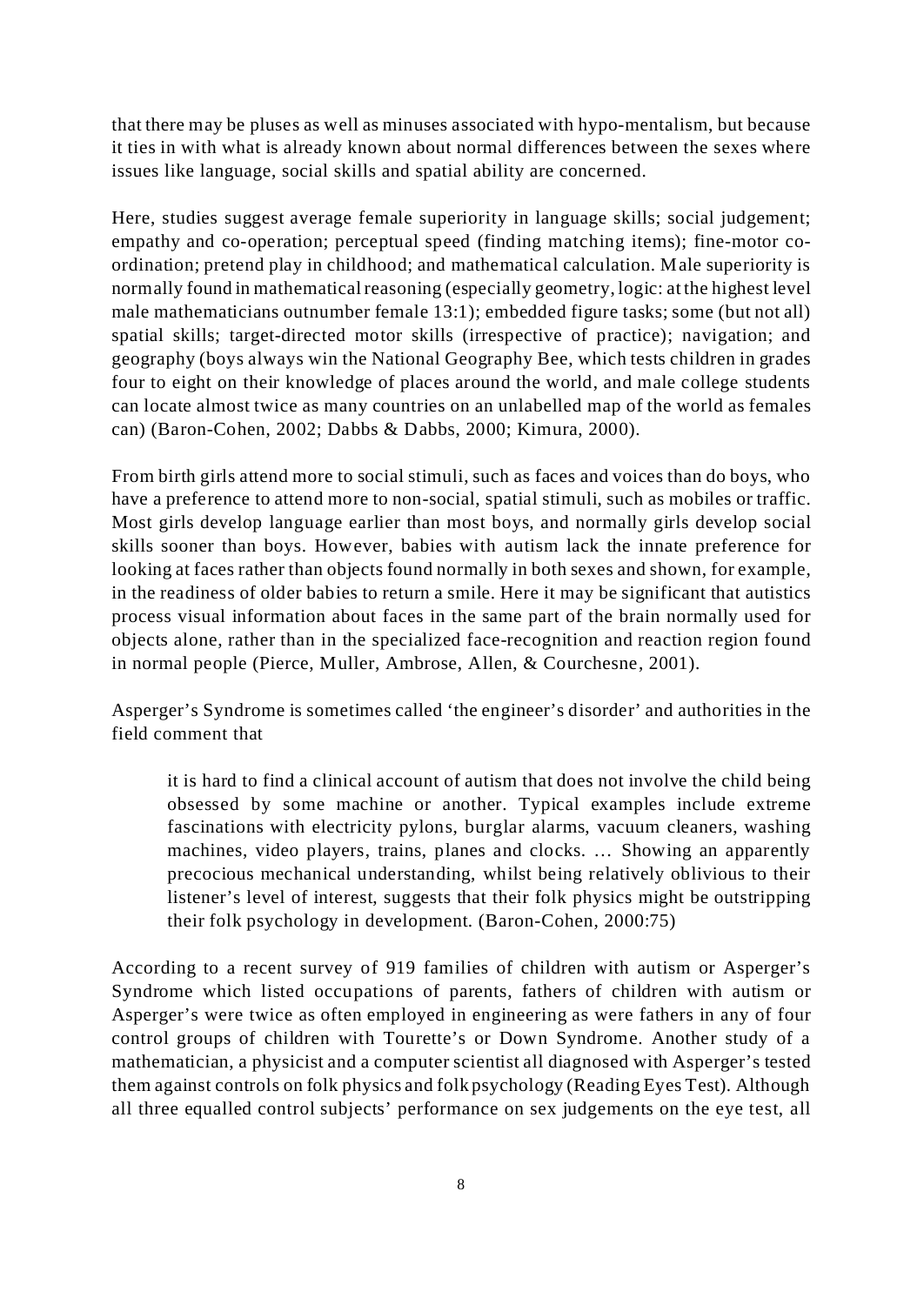scored more than one standard deviation below controls on folk psychology and more than one standard deviation above on folk physics (which is comparable to 85 per cent of Asperger's subjects, who also score at or above this level). As the researchers comment, 'These results strongly suggest that theory of mind (folk psychology) is independent of IQ, executive function and reasoning about the physical world … and may therefore have its own unique evolutionary history.' They conclude,

There thus seems to be a small but statistically significant link between autism and engineering. … The current result might also help to explain why a condition like autism persists in the gene pool: the very same genes that lead an individual to have a child with autism can lead to superior functioning in the domain of folk physics. Engineering and related folk physics skills have transformed the way in which our species lives, without question for the better. Indeed, without such skills, Homo sapiens would still be pre-industrial. (Baron-Cohen, Wheelwright, Stone, & Rutherford, 1999:475-83)

Astonishing evidence of the link between autism and engineering can be found in Silicon Valley (Santa Clara County, California). In 1993 there were 4,911 diagnosed cases of classic autism in Santa Clara County. In 1999 the figure passed 10,000, and in 2001 there were 15,441 cases, with new ones added at 7 per day, 85 per cent of them children. Given that employment in Silicon Valley is primarily in electronic engineering and computing, and that equal opportunity employment means that many children born there will have both parents in these industries, so-called *assortative mating* has been suggested as the most likely explanation. This is the idea that likes attract, and that people tend to marry partners who have much in common with themselves. In other words, it looks as if mentalistic deficits in people with engineering skills are being compounded in their children by inheritance of these deficits from both parents. There is certainly strong evidence that autism and Asperger's Syndrome are heritable disorders. For example, there is a 90 per cent chance an identical twin of a sufferer will also be diagnosed autistic. The risk of second child being autistic if one is already rises from 1-in-500 to 1-in-20, while the risk for a third being autistic after two children already are diagnosed is 1-in-3 (Silberman, 2001).

# **Mechanism**

If gaze-monitoring and the attendant social sensitivities usually found most developed in females suggest an evolutionary origin for what I am calling mentalism, then the throwing, tool-using and fabricating skills associated with hunting suggest a parallel one for what we might call *mechanism*. In other words, if mentalism is a noun equivalent for 'theory of mind' or 'folk psychology', so mechanism as understood here would be an equivalent for 'theory of bodies' or 'folk physics' (Baron-Cohen, 1999).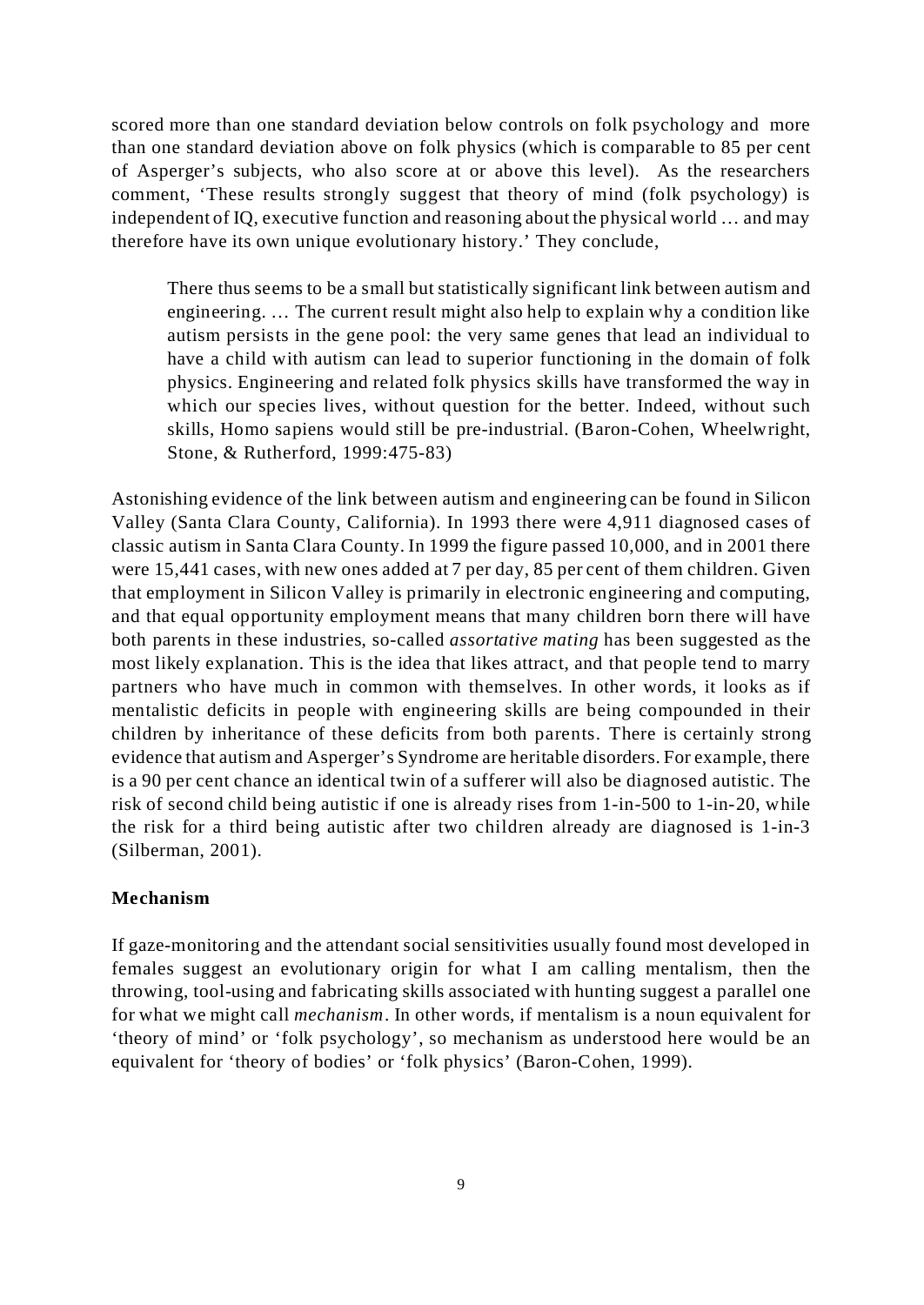The contrast between the false belief and false photo test is a telling illustration. Here the finding is that an autistic who sees an object moved without the knowledge of another person does not usually appreciate that other's ignorance of its new position – a clear Mentalistic deficit (indeed, one that has been called the acid test of theory of mind (Wimmer & Perner, 1983). However, an autistic who sees an object moved after they have photographed it usually predicts where it will appear in the resulting photograph correctly. This can be seen as a compensating mechanistic competence to the extent that it involves a correct understanding of the optics of photography (Baron-Cohen, 2000).

An additional virtue of looking at things this way is that it avoids stigmatizing autistics as simply deficient and instead balances their mentalistic deficits against compensating cognitive skills, suggesting that their apparent mental retardation in one dimension might open up precocious development in another. Ten per cent of autistics, but only one per cent with other developmental deficits, show so-called *savant skills*: in other words, outstanding cognitive and memory ability found among more prevalent disability. Such talents are usually limited to music, art, maths and calendar calculation, mechanical and spatial skills, often featuring astonishing memorization feats, while the combination of blindness, autism and musical genius is unusually frequent (Treffert, 2001). For example, a pair of identical twin savants described by Sacks possessed calendar-calculating skills over an 80,000 year range; could not do simple arithmetic, but would calculate lengthy primes for fun; could instantly count the number of matches that fell out of a box; and could remember the weather and the important political events on every day of their adult lives while having little or no memory of more personal events (Sacks, 1995).

W. D. Hamilton (1936-2000, the originator of modern, 'selfish gene' Darwinism) described himself as 'almost idiot savant' (Hamilton, 2001:xxvii) and rated himself 'fairly good at woodwork as at other handicrafts' to the extent of having carpentry as a 'reserve life plan' in case his theory proved unpublishable (Hamilton, 1996:26). Hamilton also conformed to the typical family of someone with autistic tendencies suggested above: his father was a well-known engineer (designer of the Callender-Hamilton bridge), and a geriatrician sister had engineering skills to the extent that she developed an improved pressure mattress for the treatment of bed sores (Bliss, 2001). Hamilton describes himself as possessing

notably a trait approaching to autism about what most regard as the higher attributes of our species … a person who … believes he understands the human species in many ways better than anyone and yet who manifestly doesn't understand in any practical way how the human world works – neither how he himself fits in and nor, it seems, the conventions.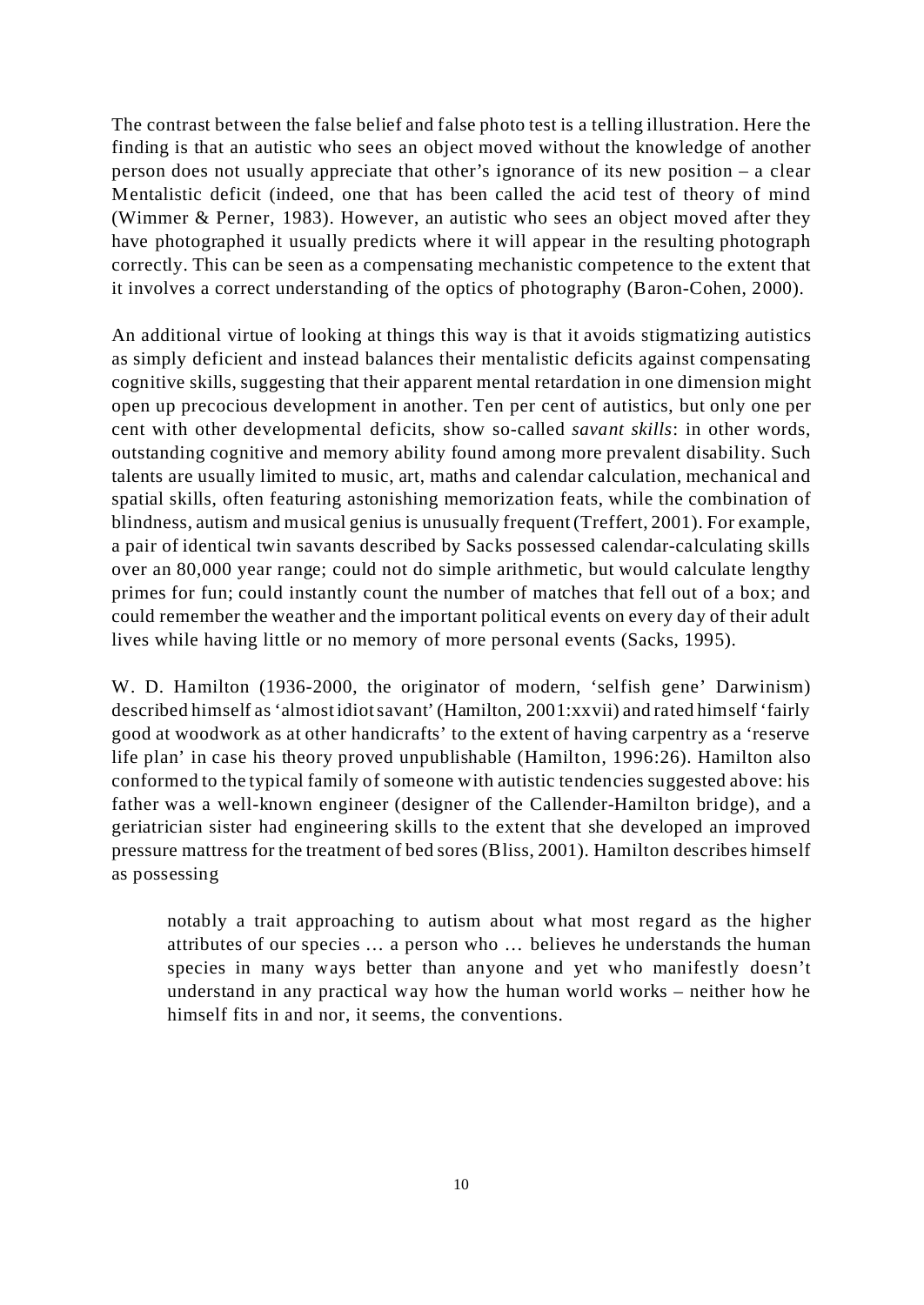# He continues,

It is known now how autists, for all that they cannot do in the way of human relationships, detect better out of confusing minimal sketches on paper the true, physical 3-D objects an artist worked from, than do ordinary un-handicapped socialites … so may some kinds of autists, unaffected by all the propaganda they have failed to hear, see further into the true shapes that underlie social phenomena. (Hamilton, 2001:xxvii-xxxi)

The significance of these comments is that Hamilton's insights were almost exclusively into the fundamental *mechanisms* of evolution: natural and sexual selection, population genetics, and Mendelian inheritance. Furthermore, it is these very mechanisms which arouse most resistance in the general public when they are invoked as explanations, causes or foundations of human behaviour. Such invocations typically attract denunciation as 'reductionistic', 'deterministic', 'sexist', 'racist', and so on. But what most of such reactions share in common is their mentalistic bias: they are offended by the claims of evolutionary and genetic explanation because they appear to impugn mentalistic agency – the belief that, not only do we have minds, but that our minds and not our genes or evolved psychology determine our behaviour.

Scientific insights also appear to question mentalistic states – especially consciousness, the quintessence of mentalism – because here, as elsewhere with mentalistic subjectivity, the facts now strongly suggest that consciousness is very much the last part of the mind to become aware of what we are doing (Libet, 1985). And it is now an irrefutable fact that the vast majority of what goes on in our brains does so in total ignorance of our consciousness as such (LeDoux, 1996). This in turn casts doubt on the true nature of mental contents such as beliefs, emotions, and intentions, and generally makes mentalistic subjectivity seem worryingly different from objective, scientific knowledge of the mechanisms of the brain and mind.

# **Mental culture**

According to the distinction I am suggesting here, biological science describes the evolved genetic, neurophysiological and psychological mechanisms underlying human thought, feeling and behaviour, while social and environmental factors determine the mentalistic subjectivity of human actors. What we may term mental – or non-material – culture can be seen to be both mentalistic in content and as arbitrary – or individuallyor socially-determined – in nature. Indeed, we could list the mentalistic aspects of culture as follows:

## ! Etiquette, Social Conventions and Language

Although language has been rightly described as an instinct from the mechanistic, evolved point of view (Pinker, 1994), here language is understood merely as a collection of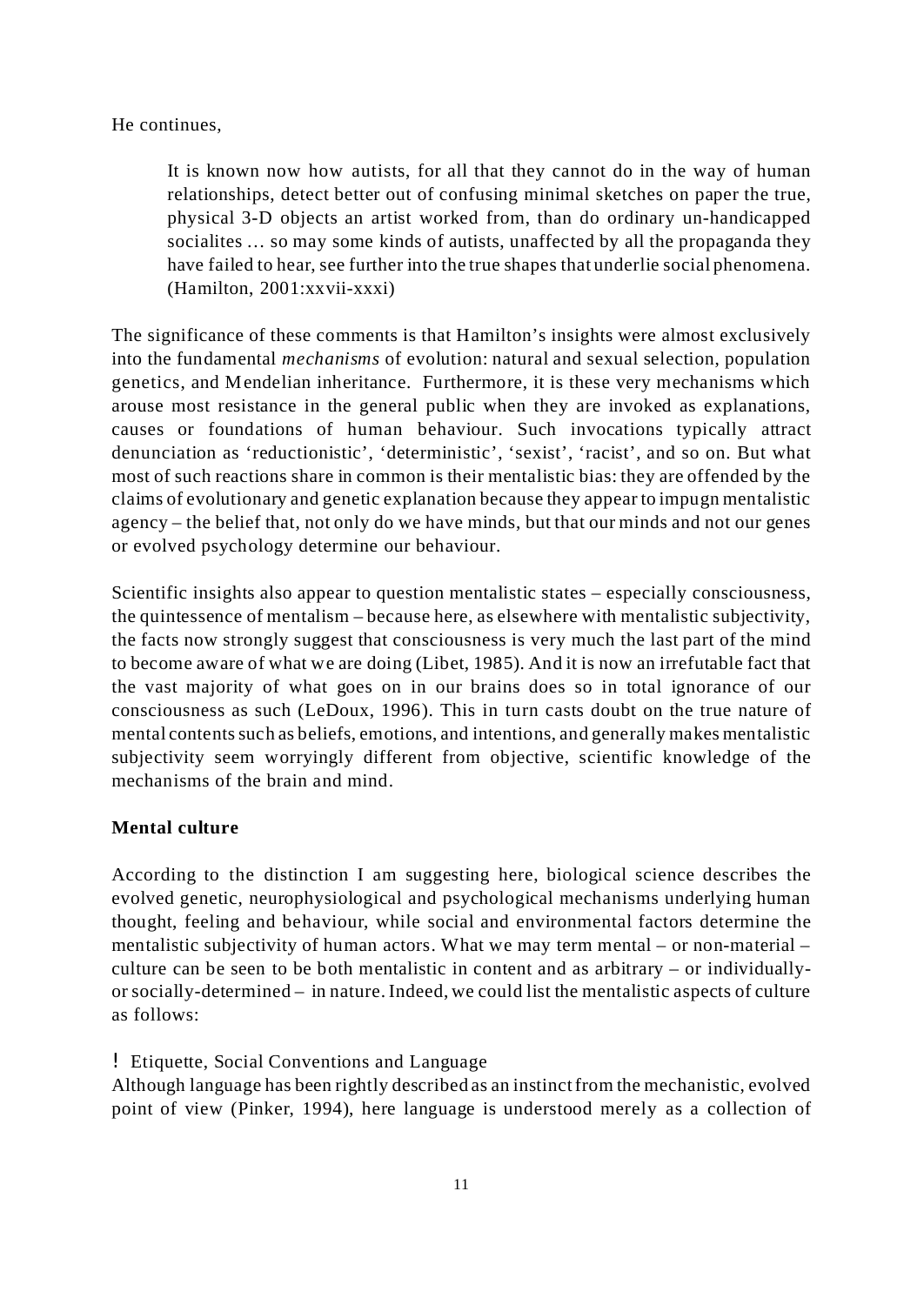arbitrary signs determined by cultural convention. And the same goes for etiquette: shaking hands or bowing, and eating with a fork rather than chop-sticks, are clearly also arbitrary, culturally-determined conventions (what sociologists like Émile Durkheim would have called 'social facts' (Durkheim, 1982) and later structuralist social scientists applying the linguistic analogy would regard as *signifiers* (Lévi-Strauss, 1969).

#### ! Abstract and Conceptual art, Literature and Aesthetics

Recent research on the abstract art of Piet Mondrian (1872-1944) who claimed that elements of his compositions were critically placed for aesthetic effect suggest that, on the contrary, subjects (experts included) are unable to pick real Mondrians from others randomly generated by computer (Taylor, 2002). Much so-called 'conceptual art' appears to rely similarly on the mental attitude of the spectator more than it does on the intrinsic qualities of the object in question, and this is the reason I suggest that all such nonrepresentational, non-realist art be regarded as essentially mentalistic.

The appreciation of literature relies fundamentally on mentalistic skills, and particularly on theory of mind to represent reality by purely representational and figurative means. Aesthetic values in general are highly subjective. Beauty notoriously lies in the eye – or perhaps we should say *mind* – of the beholder, and what one person regards as 'artistic' or aesthetically pleasing may just as easily seem ugly or prosaic to another. (For example, painted depictions of nudes are usually regarded as 'art', whereas photographic depictions of the same models could just as easily be seen as examples of erotica – or even pornography.)

## ! Religion, Superstition and Ethics

As I mentioned above, Schreber interpreted his delusions as religious and mystical insights into reality, and to the extent that all theological thinking presupposes the existence of supernatural beings and a 'psychic' or 'spiritual' dimension to the human mind, you could see it as similarly hyper-mentalistic. Indeed, such an approach readily suggests an intriguing new evolutionary insight into religion. According to this way of looking at it, theory of mind originally evolved to facilitate purely psychological interpersonal interactions in primeval societies. However, in the absence of the more mechanistic, scientific understanding of the physical world that was not to evolve until recently, existing mentalistic adaptations were applied to the universe as a whole, transferring concepts like agency, intention, culpability and prescience to deities, demons and supernatural entities of all kinds. As a result, reality as a whole – and not just social reality – became peopled with mental agents who could be influenced in ways analogous to those in which ordinary humans could be: through supplication (prayer), generosity (sacrifice), or contrition (penance). In this way, personal needs, failings and frustrations beyond the remedy of mere mortals could be redressed, and a mentalistic pre-adaptation set the scene for the evolution of religion, magic and superstition as independent cognitive systems.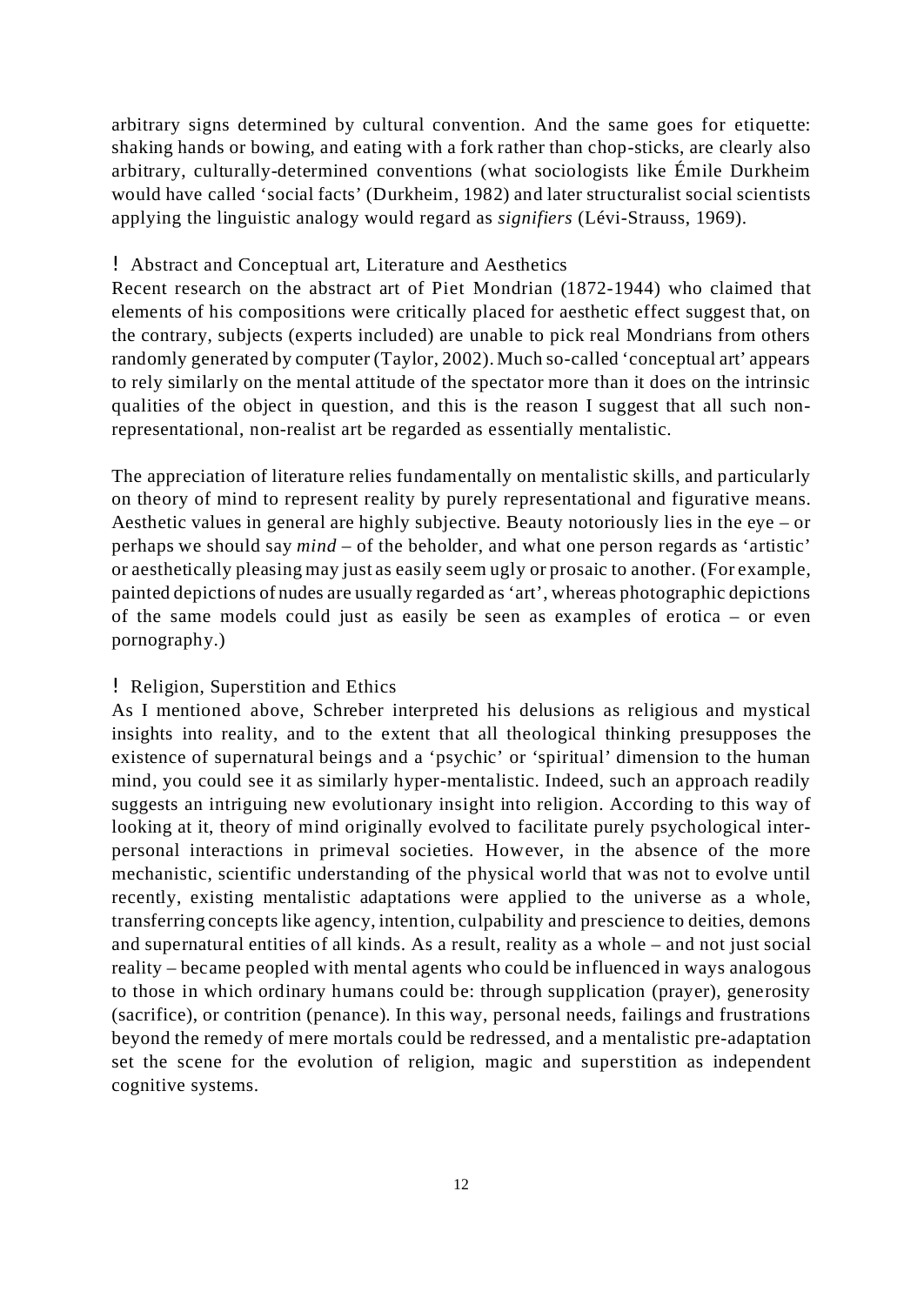Historically and socially, morality and religion are closely associated, and our routine tendency to name, blame and shame leaves little doubt that an ability to make and manipulate moral concepts such as justice, virtue and culpability are of enormous importance in our attempts to influence the behaviour of others by purely mental means (witness the frequency with which purely intellectual disagreements can lead to accusations of the 'wickedness' or 'immorality' of the view being criticized: (McKie & Thorpe, 2002).

## ! Law, Politics and Ideology

There is also a close affinity between ethics and law, particularly when the latter has a religious or scriptural basis as it does for example in Judaism or Islam. But all legal codes are mentalistic to the extent that they can – and typically do – lead to legal argument and contestation, for example in the conduct of trials. But you only have to compare this situation with that of laws as they are understood in natural science to see how different legal principles are from scientific ones. You could not, for example, advocate the repeal of the second law of thermodynamics in the way you might that of any human law, or dispute Mendelian inheritance in the same way that someone might challenge a will.

As for politics – at least in Western-style democracies – the adversarial nature of law finds an exact parallel in the similarly adversarial organization of political parties and legislatures into government and opposition, left as opposed to right wings of the political spectrum, conservatives versus progressives, and so on. Where ideology is concerned, no one will I think need to be convinced that the appeal of political ideologies lies in the arguments used to justify them, the emotions which they arouse, and in other mentalistic factors on which they rely, such as the personalities of political leaders or the beliefs of their followers. Indeed, and in so far as they are non-violent alternatives to more war-like social conflicts, you could see law, politics and ideology as the supreme cultural expression of mentalism as an evolved means of influencing others by psychological, rather than physical means.

## **Material culture**

By contrast to mental culture, what might be termed material culture (the kinds of things studied by cultural anthropologists), reflects what I have called mechanistic cognition, rather than mentalism:

## ! Mathematics and Calendar Calculation

Even though systems of mathematical notation, and the base number for counting systems may vary culturally, mathematical principles, like Pythagoras's theorem, or numbers like pi, remain true irrespective of culture or circumstance. And mathematical logic and numerical expression remain fundamental to mechanistic thinking wherever it is systematically applied in the sciences, technology or engineering.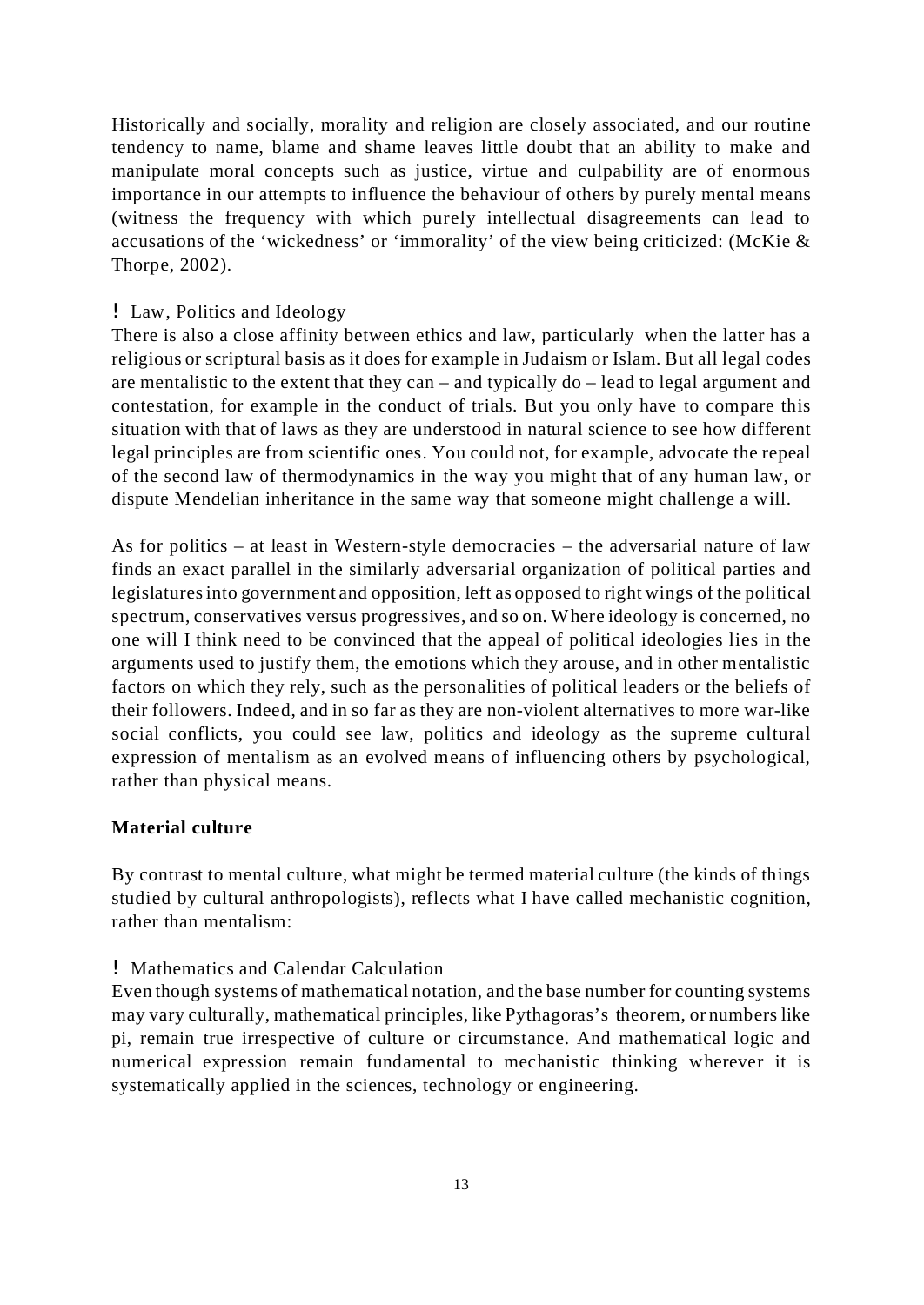Calendrical calculation is a particularly notable application in many cultures, and can often be embodied in objects characteristic of material culture such as written records, buildings, or religious artifacts. And as we have already seen, calendrical calculation is also a prime expertise of savants, many of whom are autistic.

## ! Representational and Utilitarian Art and Architecture

Savant syndrome can also be expressed in outstanding artistic talent, but here the output, be it drawing, painting, sculpture or modelling, is characteristically realistic, rather than abstract or conceptual. Indeed, this is often how savant's artistic skills are first recognized: even as children they show technical competence in representing things in their art that goes far beyond that normal for their age. To the extent that realistic art relies on objectivity rather than subjectivity it may be seen as mechanistic in the sense intended here rather than mentalistic.

In utilitarian art such as ceramics, joinery or glass-blowing, the link with technology and mechanical skill is self-evident, and in architecture the mechanistic basis is more evident still. Buildings are, after all, ultimately a question of engineering in whatever materials may be used, and although glass, wood, stone, brick and concrete remain the most common, today materials employed in more conventional engineering such as metal, plastics or composites are also increasingly used in architecture along with the engineering principles they make possible, such as cantilevers, pivots, tensioning and damping.

## ! Science, Technology and Engineering

Having already made the point about science, technology and engineering being the epitome of mechanistic as opposed to mentalistic cognition, I will not repeat it here except to add that, as applied to human behaviour, the result of such thinking is not simply hypo-mentalistic, but actually anti-mentalistic, as I suggested at the beginning. Its effect is to reduce human beings to the status of unthinking, biologically-determined robots without the many mentalistic attributes listed above which humans rightly think make them exceptional: etiquette, social conventions and language; abstract and conceptual art, literature and aesthetics; religion, superstition and ethics, law, politics and ideology.

## **Conclusion: the naturalistic and moralistic fallacies revisited**

It is common to contrast *the naturalistic fallacy* — what exists is what ought to be, or facts should dictate values — with *the moralistic fallacy* — what ought to be is what exists, or values should dictate facts. However, the argument set out above suggests an intriguing new way of resolving the issue, and of doing justice to both sides of the argument about fact and value.

According to this way of looking at it, what is fallacious about both is their common over-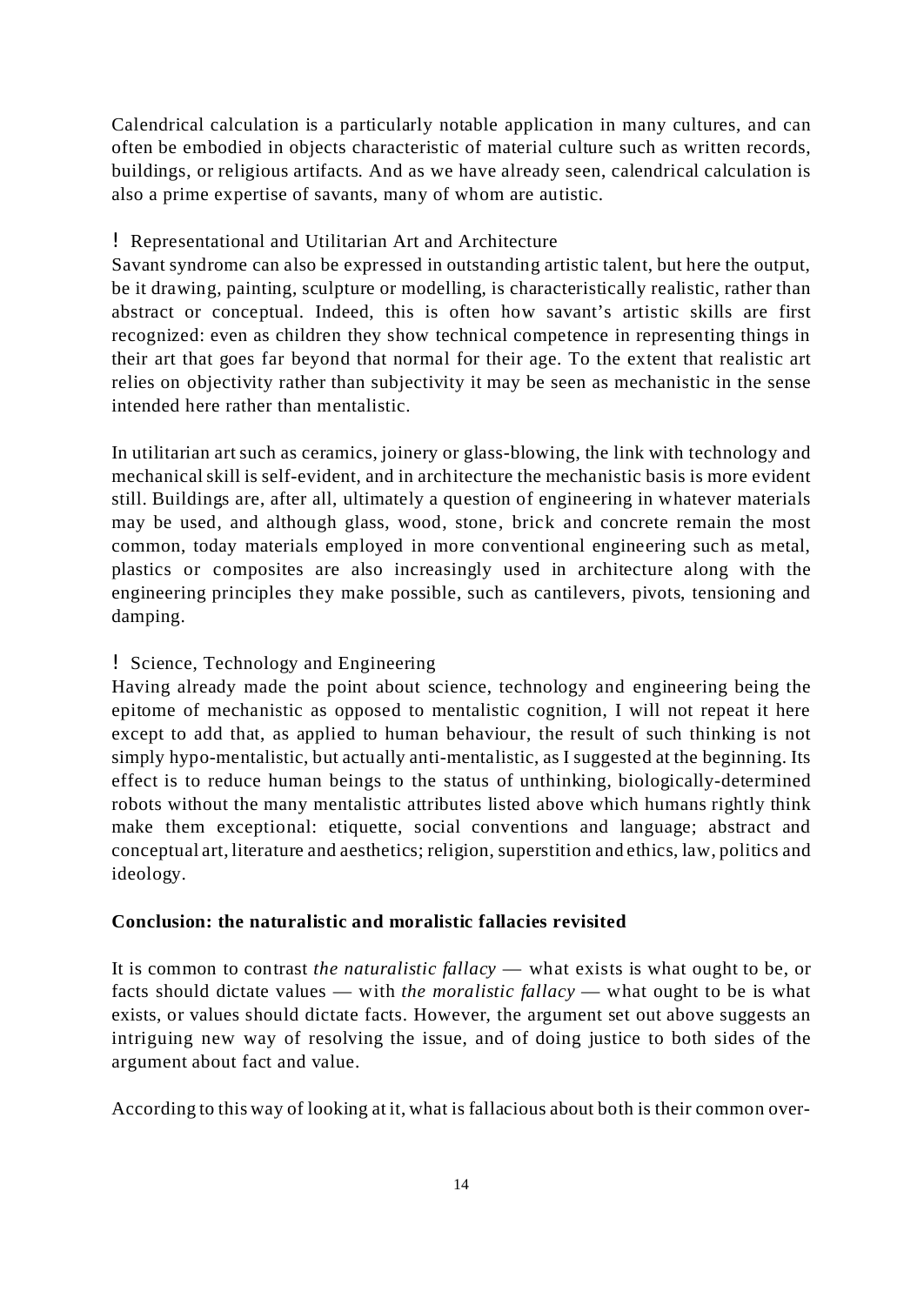stepping of the boundaries between what I have termed mentalistic and mechanistic cognition. The moralistic fallacy mentalizes facts by confusing a purely psychological factor – moral evaluation, wholly justifiable in its proper, human context – with objective realities outside and beyond human subjectivity. It uses the mentalistic verb 'ought' in a context to which it does not apply. The naturalistic fallacy, conversely, objectifies mental, human subjectivity by treating it as if it were continuous with the natural world. To use the jargon of cognitive science, both erroneously portray domain-specific systems of representation as domain-general. But in reality values can only be applied to human subjectivity, and facts belong to the separate world of objective reality.

You could compare the mistake made by these fallacies with regard to the two modes of cognition which I have tried to distinguish here to someone expecting a spreadsheet program to play music on their computer, or an email program to produce graphics. No one today expects a single piece of software to be able to do everything you could do on a computer, and the same applies according to my argument to the human brain. Yet up until the present the assumption that has been generally made is that the human mind is equipped to comprehend any kind of reality using essentially the same basic cognitive skills and processes. While external influences on cognition in the form of political, social and economic biases were exhaustively catalogued in the nineteenth and twentieth centuries, the existence of internal, biological, brain-based biases was largely ignored. But as I have tried to argue, today the situation is quite different, and recent research into autism, theory of mind, and normal sex differences in cognition has transformed the situation entirely. Indeed, now it seems completely naive to think that there is only one mode of human cognition and just a single means by which people comprehend reality.

Consider a surgeon operating on a patient. The surgeon treats the patient as an unconscious, material object on which the surgery is performed, rather as a mechanic might approach a piece of machinery that needed fixing. (Here autistic tendencies would not matter, indeed, to the extent that they helped the surgeon be detached and objective in operating on a patient, they might actually be beneficial.) But in a clinical interview, the same surgeon would treat the same patient as a conscious subject, for example in negotiating a drug regime or post-operative care. In such contexts as this, the surgeon is obliged to respect the patient's real freedom to choose, for example in agreeing or not agreeing to take medication or exercise in circumstances where, unlike the situation on the operating table, the surgeon does not have the power to enforce compliance on an unfeeling object. (And in such circumstances of persuasion mentalistic skills would definitely pay off, while autistic tendencies would be a serious handicap.) Clearly, both the mechanistic approach to surgery and the mentalistic one to the clinical interview are appropriate and correct, and no one would criticize a surgeon for either. On the contrary, a surgeon who insisted that the patient should be conscious and choose for themselves each and every procedure during surgery would probably have as few patients as one who treated patients in interviews as if they were inert, unconscious bodies on an operating table!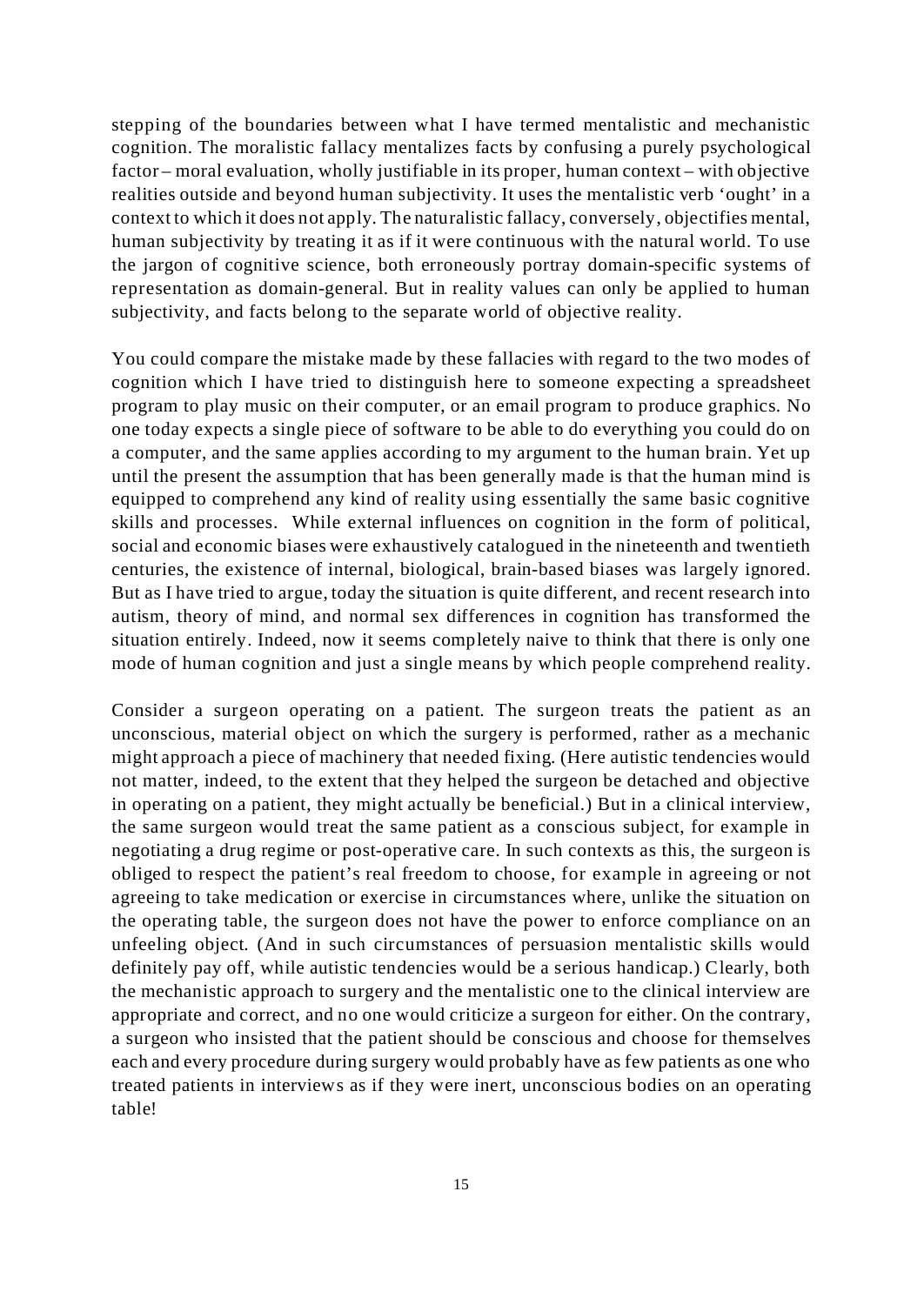Much the same applies to mentalistic and mechanistic cognition. Each has its appropriate context. Essentially, what I have proposed is that values of an ethical, aesthetic, political, legal or religious kind have a proper place in mentalistic cognition, which is rightly applied in the humanities; is voluntaristic in its mode of explanation; relates peculiarly to psychological subjectivity; is the basis of mental culture; and is particularistic in the sense that mental life is individually- or socially-determined and culturally-relative. Material facts, on the other hand, relate to mechanistic cognition, which is properly applied in technology and the sciences; is deterministic in its mode of explanation; relates peculiarly to physical objectivity; is the basis of material culture; and is universalistic in the sense that scientific and technological truths are equally valid in all cultural contexts.

What I have tried to do here is to show that the fact/value problem is part of this much larger picture and finds new and unexpected insights in the study of autism and paranoia, as well as in normal sex differences in cognition. Essentially, I have argued that human cognition employs two distinct, non-commensurate and in many ways incompatible modes, each appropriate and reliable in its specific domain, but prone to fallacious or unreliable outputs if employed in the other. If I have succeeded in clarifying the differences between what I have termed mentalism and mechanism for want of better terms, I hope that I will have thereby contributed something – however small – to the avoidance of confusion between them in the future.

One virtue of this way of looking at things is that it would discourage religious, political and moral credulity, bigotry and fanaticism of all kinds by cutting mentalism down to size, so to speak. This is because all such reactions are quintessentially mentalistic, and according to this analysis, mentalism is just another human adaptation: the psychological equivalent of something like striding bipedalism, rather than some god-given, speciallycreated or necessarily-evolved spiritual superiority. (To use one of the few good analogies in another species, you might see mentalism as a means of communication and interaction as peculiar to our species and as quaint in its symbolism as the waggle-dance is to bees.)

Seeing culture as essentially mentalistic would also reduce literary and artistic snobbery and elitism, and would help to counter emotive, phobic and irrational reactions to scientific and technological innovation. Finally, understanding and accepting the mentalistic deficits of mechanistic thinking would also help to limit social exclusion, prejudice and misunderstanding of autistics of all kinds. Indeed, such a change in attitude might confer a new and special esteem on those who, like William Hamilton, have arguably contributed the most of lasting worth to our species as a whole through their work in engineering, technology, and science.

## **Acknowledgements**

The author wishes to thank Charles Crawford, Alex Monto, Thomas Suddendorf, and J. Anderson Thomson Jr., for their helpful comments and suggestions.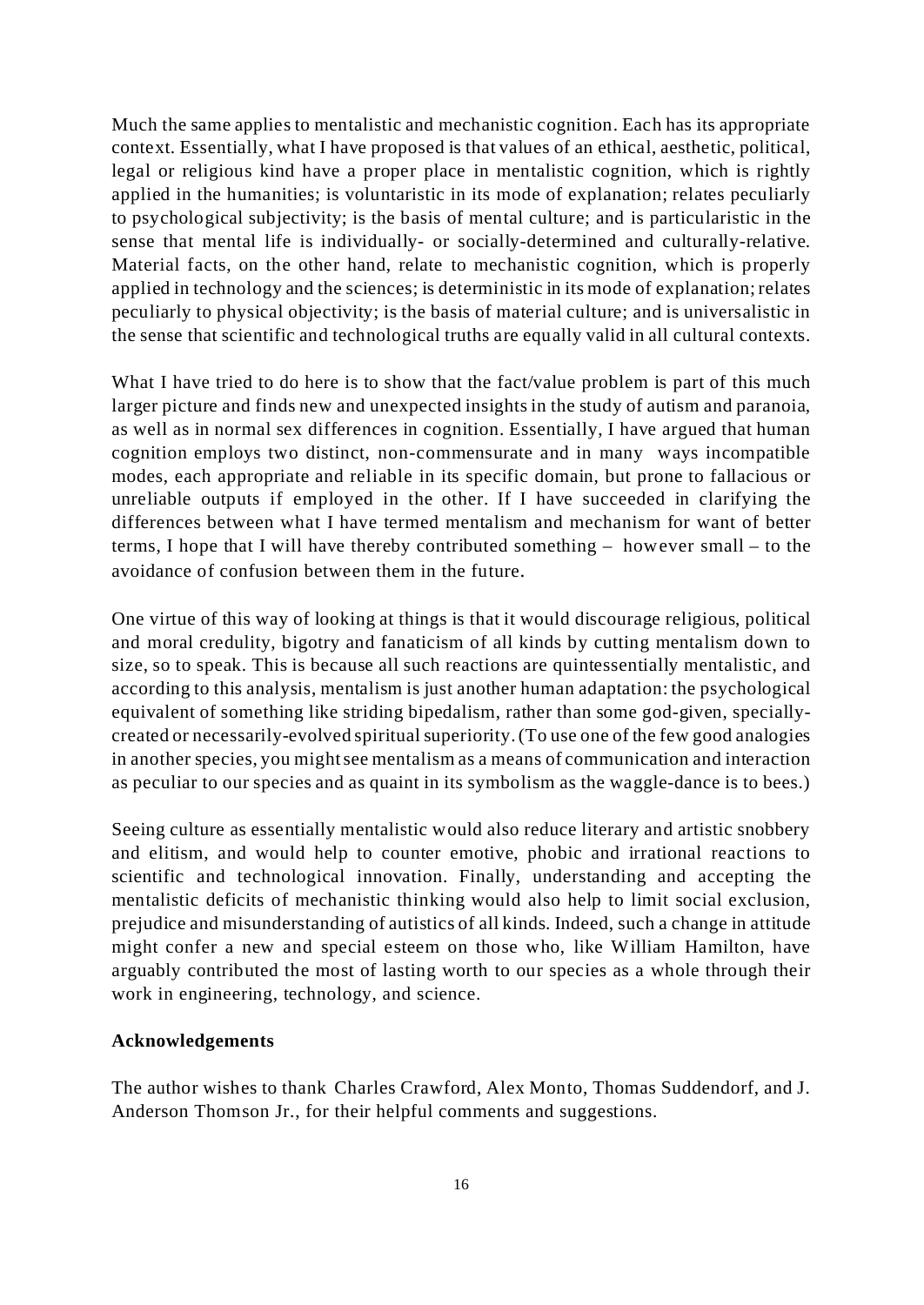# **References**

Allman, J. (1999). *Evolving Brains*. New York: Scientific American Library.

Baron-Cohen, S. (1989). Are Autistic Children "Behaviourists"? An Examination of Their Mental-Physical and Appearance-Reality Distinctions. *Journal of Autism and Developmental Disorders, 19*(4), 579-600.

Baron-Cohen, S. (1995). *Mindblindness: An Essay on Autism and Theory of Mind*. Cambridge, Mass.: MIT Press.

Baron-Cohen, S. (1999). The Extreme Male-Brain Theory of Autism. In H. Tager-Flusberg (Ed.), *Neurodevelopmental Disorders* (pp. 401-429). Cambridge, Mass.: MIT Press.

Baron-Cohen, S. (2000). Autism: deficits in folk psychology exist alongside superiority in folk physics. In S. Baron-Cohen & H. Tager-Flusberg & D. J. Cohen (Eds.), *Understanding Other Minds* (pp. 73-82). Oxford: Oxford University Press.

Baron-Cohen, S. (2002). The extreme male brain theory of autism. *Trends in Cognitive Science, 6*(6), 248-254.

Baron-Cohen, S., & Howlin, P. (1993). The theory of mind deficit in autism: some questions for teaching and diagnosis. In S. Baron-Cohen & H. Tager-Flusberg & D. J. Cohen (Eds.), *Understanding Other Minds* (pp. 466-480). Oxford: Oxford University Press.

Baron-Cohen, S., Tager-Flusberg, H., & Cohen, D. J. (Eds.). (2000). *Understanding Other Minds*. Oxford: Oxford University Press.

Baron-Cohen, S., Wheelwright, S., Stone, V., & Rutherford, M. (1999). A Mathematician, a Physicist and a Computer Scientist with Asperger Syndrome: Performance on Folk Psychology and Folk Physics Tests. *Neurocase, 5*, 475-483.

Bliss, M. R. (2001, 28 September 2001). *In Memory of Bill Hamilton: Hazards of Modern Medicine.* Paper presented at the Origin of HIV and Emerging Persistent Viruses, Accademia Nazionale dei Lincei, Rome.

Castelli, F., Frith, C., Happ, F., & Frith, U. (2002). Autism, Asperger syndrome and brain mechanisms for the attribution of mental states to animated shapes. *Brain, 125*(8), 1839- 1849.

Dabbs, J. M., & Dabbs, M. G. (2000). *Heroes, Rogues and Lovers: Testosterone and Behavior*. New York: McGraw-Hill.

Dawkins, R. (1995). Reply to Lucy Sullivan. *Philosophical Transactions of the Royal Society B, 349*, 212-224.

Durkheim, É. (1982). *The rules of sociological method and selected texts on sociology and its method* (W. D. Halls, Trans.). London: Macmillan.

Fodor, J. (2000). *The Mind Doesn't Work that Way: The Scope and Limits of Computational Psychology*. Cambridge, Massachusetts: MIT Press.

Freud, S. (1911). Psycho-analytic Notes on an Autobiographical Account of a Case of Paranoia. In J. Strachey & A. Freud & A. Strachey & Tyson (Eds.), *The Standard Edition of the Complete Psychological Works of Sigmund Freud* (Vol. 12, pp. 1-82). London: The Hogarth Press and the Institute of Psychoanalysis.